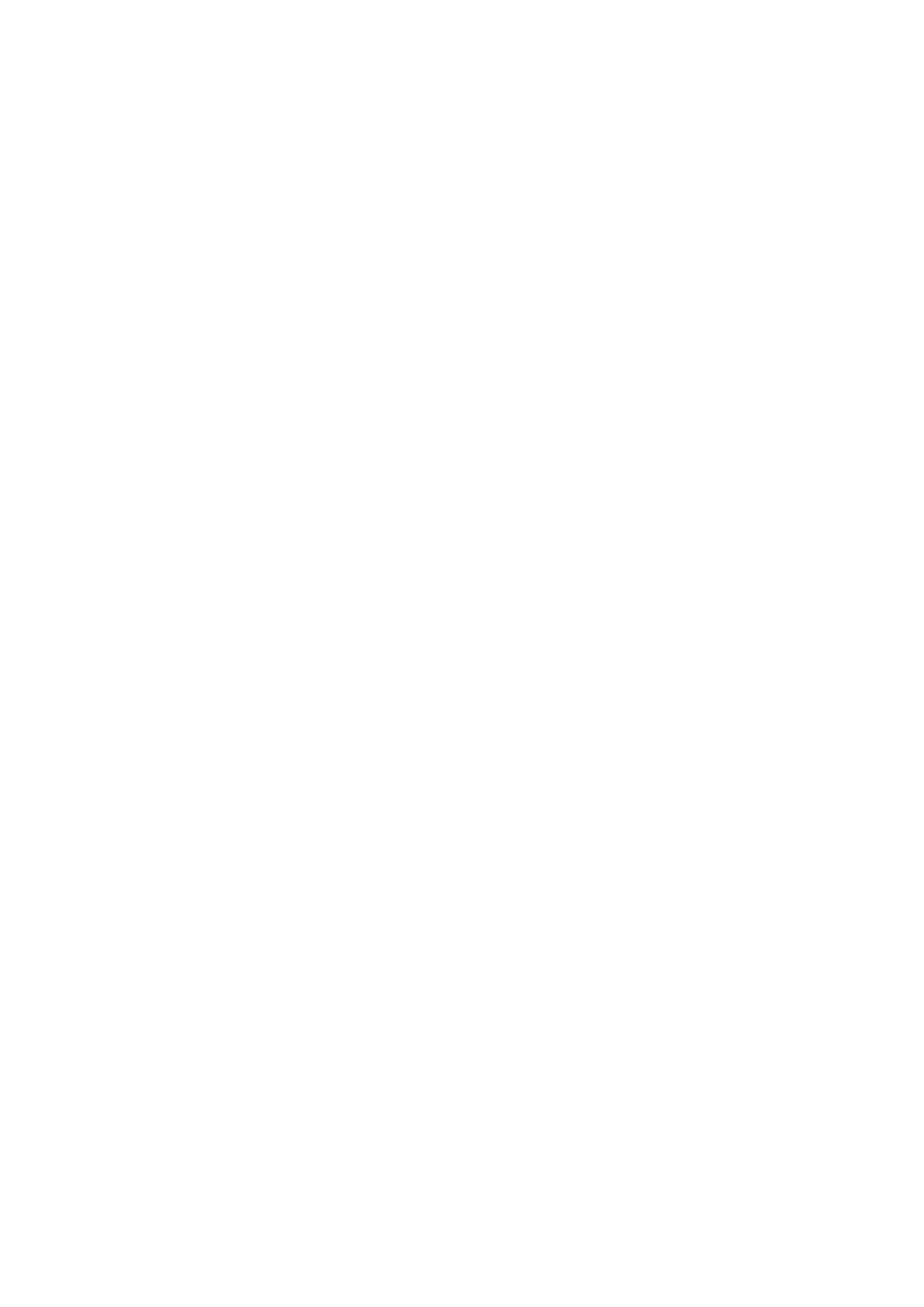## Simulating non-prenex cuts in quantified propositional calculus

Emil Jeřábek<sup>∗</sup> Phuong Nguyen<sup>†</sup>

May 2, 2011

#### Abstract

We show that the quantified propositional proof systems  $G_i$  are polynomially equivalent to their restricted versions that require all cut formulas to be prenex  $\Sigma_i^q$  (or prenex  $\Pi_i^q$ ). Previously this was known only for the treelike systems  $G_i^*$ .

#### 1 Introduction

The quantified propositional sequent calculus G and its subsystems  $G_i$  and  $G_i^*$  were introduced in [4, 5, 3]. The systems  $G_i$  and  $G_i^*$  were slightly redefined in [1] so that they can prove all quantified propositional tautologies. Under the new definition some subtle but interesting issues arise when we look at  $G_i$ -proofs of tautologies that are not in  $\Sigma_i^q \cup \Pi_i^q$  $i<sup>q</sup>$ . For example, can the target formulas be restricted to be the constants  $\bot$ ,  $\top$  without increasing the size of the proofs by more than a polynomial factor? Another question is whether the cut formulas can be restricted to be prenex formulas. More precisely,  $G_i$  is defined so that it allows cuts on  $\Sigma_i^q \cup \Pi_i^q$  $\frac{q}{i}$ -formulas, where these classes have a fairly permissive definition (e.g., they are closed under  $\land$  and  $\lor$ ). Morioka [6] (cf. [2, Thm. VII.4.7]) has shown that in the case of the *treelike* fragments  $G_i^*$ , we can restrict cut formulas to *prenex*  $\Sigma_i^q$  $i<sub>i</sub><sup>q</sup>$ , up to polynomial simulation. The purpose of this note is to generalize this result to daglike  $G_i$  and thus answer the second question above, see Theorem 2.3 below.

Morioka proves his result essentially by transforming the given  $G_i^*$ -proof so that all cut formulas and their ancestors become prenex. More precisely, quantifiers inside each cut formula are successively moved outward by standard prenexation rules, and these changes are propagated to its ancestors up to the point where the quantifier is introduced. For this transformation the assumption that the proof is treelike is crucial. In particular, it is not directly applicable to the case of daglike proofs, because here a sequent may be used in

<sup>\*</sup>Institute of Mathematics of the Academy of Sciences, Žitná 25, 115 67 Praha 1, Czech Republic, email: jerabek@math.cas.cz, URL: http://math.cas.cz/~jerabek. Supported by Institutional Research Plan AV0Z10190503, grant IAA100190902 of GA AV ČR, project 1M0545 of MŠMT ČR, and a grant from the John Templeton Foundation.

<sup>†</sup>School of Computer Science, McGill University, 3480 University Street, Montreal, Quebec, Canada H3A 2A7, email: pnguyen@cs.toronto.edu, URL: http://www.cs.toronto.edu/~pnguyen. Supported by an NSERC Postdoctoral Fellowship.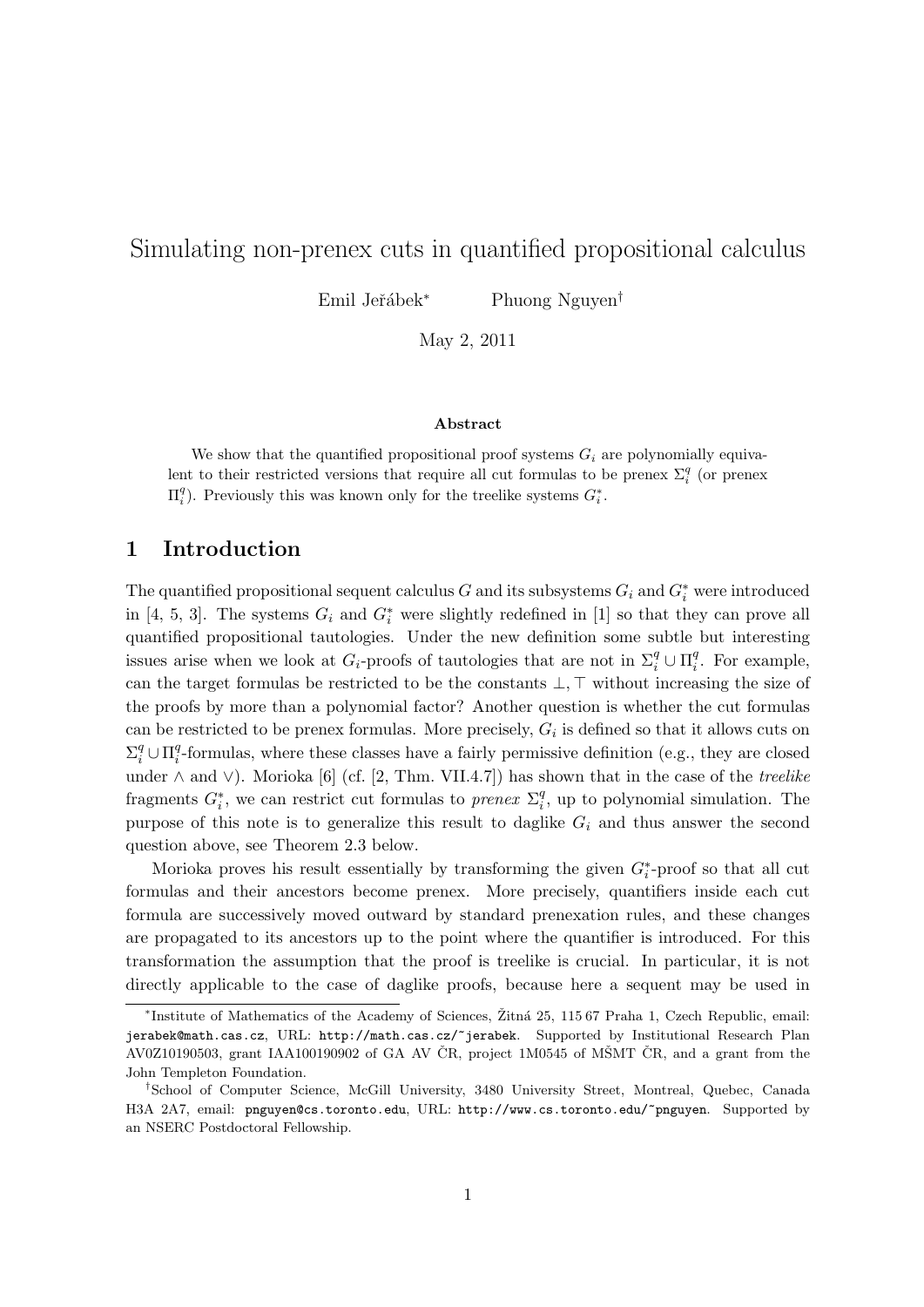several different inferences, and so modifying a formula of a sequent  $S$  that is used as a cut formula may invalidate other inferences that involve  $S$ .

In order to make it work for daglike proofs, we perform instead a uniform global transformation of the whole proof: we modify every sequent in  $\pi$  by replacing each  $\Sigma_i^q \cup \Pi_i^q$  $\frac{q}{i}$  formula  $\psi$  by a prenex  $\Sigma_i^q$  formula  $\psi'$ , which is a prenex form of either  $\psi$  or  $\neg \psi$  (depending on  $\psi$  and where it appears – antecedent or succedent.) Note that we do not modify  $\Sigma_i^q \cup \Pi_i^q$  $\frac{q}{i}$  subformulas of other formulas in  $\pi$ . The main task now is to show that the transformed sequents can be augmented to a valid proof of  $\varphi$ , which boils down essentially to providing short  $G_i^*$ -proofs of the equivalence of a  $\Sigma_i^q$  (or  $\Pi_i^q$ ) formula to its prenex forms. This turns out to be rather technically involved, and it is the main contribution of this paper.

### 2 Definitions

We refer to [3, 2] for basic definitions of quantified propositional formulas (or just formulas) and the sequent calculus G. In short, a  $G$ -proof of a sequent S is a sequence of sequents

$$
\mathcal{S}_1, \mathcal{S}_2, \ldots, \mathcal{S}_m
$$

where  $S_m = S$ , and each  $S_k$  follows from some of the sequents  $S_{k'}$ ,  $k' < k$ , by an inference rule. The proof is said to be treelike if every  $S_l$  is used exactly once to derive another  $S_k$ (where  $k > l$ ). (Generally proofs are daglike.) The rules of G are listed below:

initial rule:

$$
i\xrightarrow[\varphi\longrightarrow\varphi]
$$

weakening rules:

$$
w\text{-}l\xrightarrow[\varphi,\Gamma\xrightarrow{\quad}\Delta]{\Gamma\xrightarrow{\quad}\Delta} w\text{-}r\xrightarrow[\Gamma\xrightarrow{\quad}\Delta,\varphi]{\Gamma\xrightarrow{\quad}\Delta}.
$$

exchange rules:

$$
x\text{-1} \frac{\Gamma_1, \varphi, \psi, \Gamma_2 \longrightarrow \Delta}{\Gamma_1, \psi, \varphi, \Gamma_2 \longrightarrow \Delta} \qquad x\text{-r} \frac{\Gamma \longrightarrow \Delta_1, \varphi, \psi, \Delta_2}{\Gamma \longrightarrow \Delta_1, \psi, \varphi, \Delta_2}
$$

contraction rules:

$$
c \text{-} 1 \frac{\Gamma, \varphi, \varphi \longrightarrow \Delta}{\Gamma, \varphi \longrightarrow \Delta} \qquad c \text{-} r \frac{\Gamma \longrightarrow \Delta, \varphi, \varphi}{\Gamma \longrightarrow \Delta, \varphi}
$$

constant introduction rules:

$$
\perp I \xrightarrow{\perp} \overline{\perp} \xrightarrow{\perp} \qquad \qquad \top \neg \Gamma \xrightarrow{\neg} \top
$$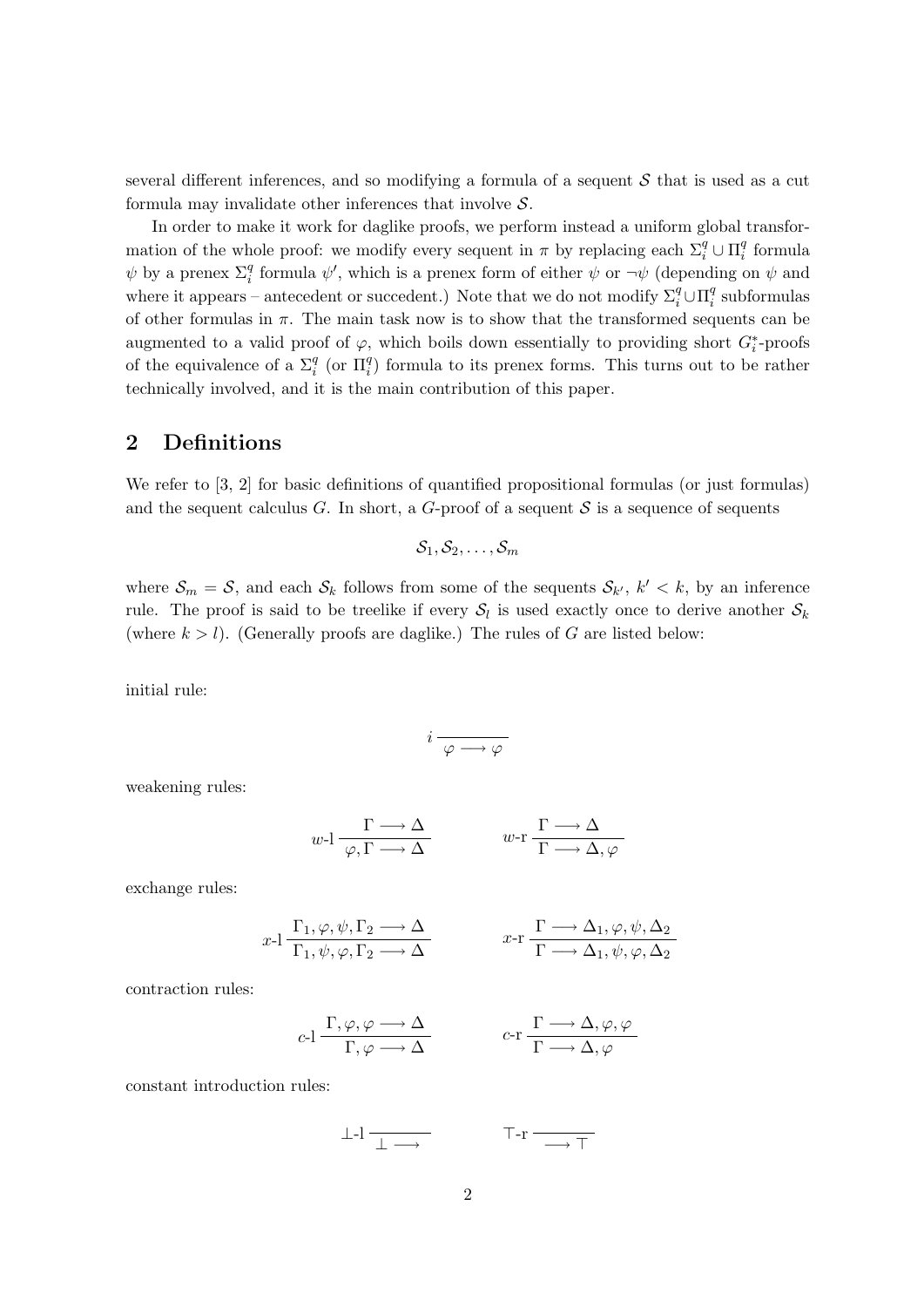¬-introduction rules:

$$
\neg \text{-}l \xrightarrow{\Gamma \longrightarrow \Delta, \varphi} \neg \text{-}r \xrightarrow{\varphi, \Gamma \longrightarrow \Delta} \neg \text{-}r \xrightarrow{\varphi, \Gamma \longrightarrow \Delta} \neg \text{-}r
$$

∧-introduction rules:

$$
\wedge \text{-}l \xrightarrow{(\varphi, \psi, \Gamma \longrightarrow \Delta)} \wedge \text{-}r \xrightarrow{\Gamma \longrightarrow \Delta, \varphi} \Gamma \longrightarrow \Delta, \psi
$$
  

$$
\wedge \text{-}r \xrightarrow{\Gamma \longrightarrow \Delta, (\varphi \wedge \psi)}
$$

∨-introduction rules:

$$
\vee I \xrightarrow{\varphi, \Gamma \longrightarrow \Delta} \psi, \Gamma \longrightarrow \Delta
$$
  

$$
(\varphi \vee \psi), \Gamma \longrightarrow \Delta
$$
  

$$
\vee \neg \Gamma \longrightarrow \Delta, \varphi, \psi
$$
  

$$
\Gamma \longrightarrow \Delta, (\varphi \vee \psi)
$$

∀-introduction rules:

$$
\forall \mathbf{I} \xrightarrow{\varphi(x/\psi), \Gamma \longrightarrow \Delta} \qquad \qquad \forall \mathbf{I} \xrightarrow{\Gamma \longrightarrow \Delta, \varphi(x/p)}
$$

∃-introduction rules:

$$
\exists \exists 1 \frac{\varphi(x/p), \Gamma \longrightarrow \Delta}{\exists x \varphi, \Gamma \longrightarrow \Delta} \qquad \exists \exists \Gamma \frac{\Gamma \longrightarrow \Delta, \varphi(x/\psi)}{\Gamma \longrightarrow \Delta, \exists x \varphi}
$$

cut rule:

$$
\operatorname{cut} \frac{\Gamma \longrightarrow \Delta, \varphi \qquad \varphi, \Gamma \longrightarrow \Delta}{\Gamma \longrightarrow \Delta}
$$

For the rules  $\forall$ -l and  $\exists$ -r,  $\varphi(x/\psi)$  is the result of substituting  $\psi$  for all free occurrences of x in  $\varphi$ . The formula  $\psi$  is called the *target* formula and may be any quantifier-free formula (i.e., with no bound variables; also called open below) that is free for substitution for x in  $\varphi$  (i.e., no free occurrence of x in  $\varphi$  is within the scope of a quantifier  $Qy$  such that y occurs in  $\psi$ ). The variable p in the rules  $\forall$ -r and  $\exists$ -l must not occur free in the bottom sequent and is called an eigenvariable.

The size of a formula  $\varphi$ ,  $|\varphi|$ , is the total number of symbols appearing in it. The size of a proof is the total size of all formulas in the proof. We say that a (quantified) propositional proof system  $P_1$  p-simulates another system  $P_2$ , in notation  $P_2 \leq_p P_1$ , if there is a polytime function F so that for every P<sub>2</sub>-proof  $\pi$  of a sequent S,  $F(\pi)$  is a P<sub>1</sub>-proof of S. We say that  $P_1$  and  $P_2$  are p-equivalent, denoted by  $P_1 \equiv_p P_2$ , if both  $P_1 \leq_p P_2$  and  $P_2 \leq_p P_1$ .

The subsystems of G are defined by restricting the set of cut formulas.

**Definition 2.1**  $\Sigma_0^q = \Pi_0^q = \hat{\Sigma}_0^q = \hat{\Pi}_0^q$  is the set of quantifier-free propositional formulas. For  $i > 0$ ,  $\Sigma_i^q$ ,  $\Pi_i^q$ ,  $\hat{\Sigma}_i^q$ , and  $\hat{\Pi}_i^q$  are defined inductively as the smallest sets of quantified propositional formulas such that for all formulas  $\varphi, \psi$  and variables x:

(i)  $\Sigma_{i-1}^q \cup \Pi_{i-1}^q \subseteq \Sigma_i^q \cap \Pi_i^q$  $_i^q,$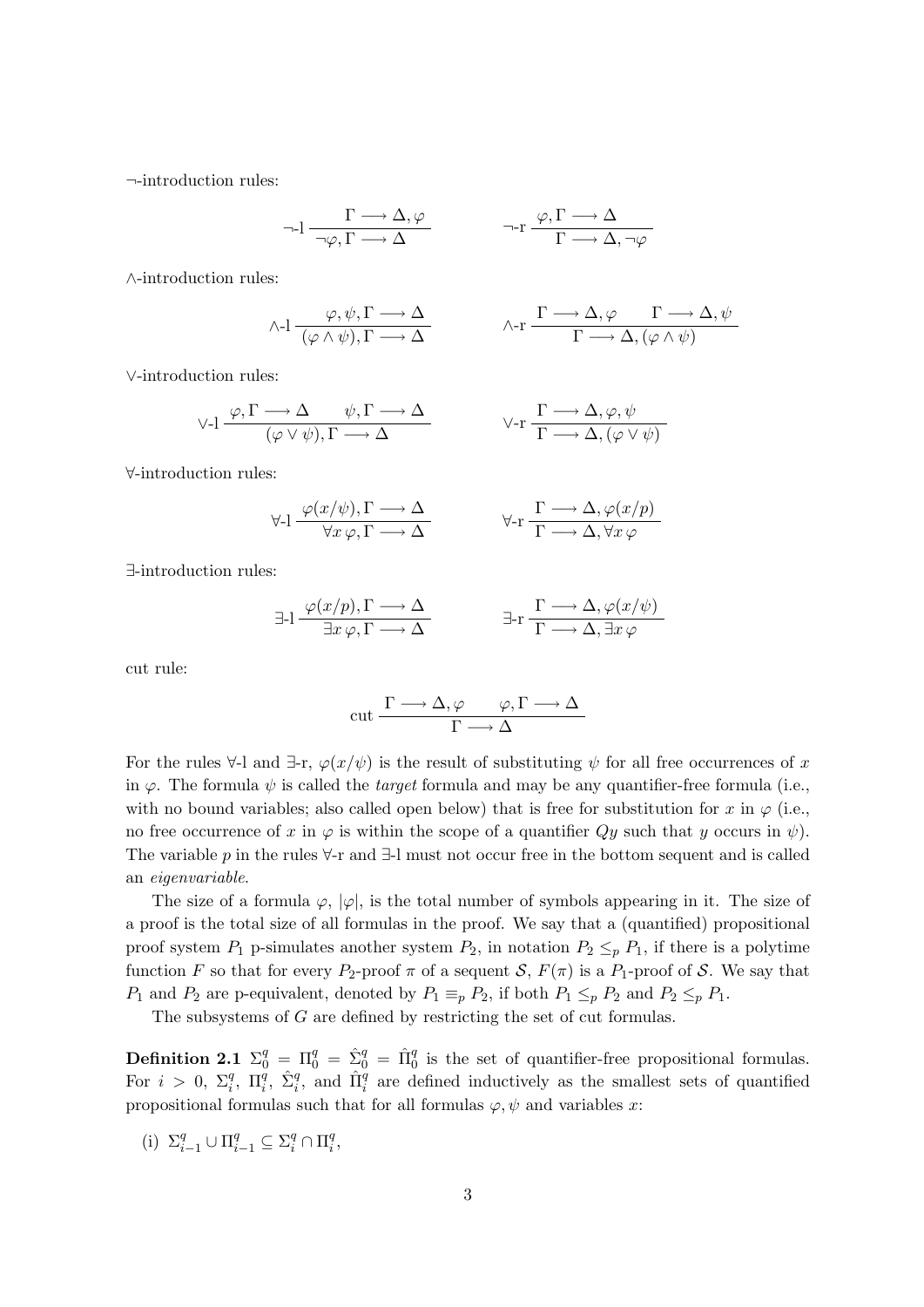- (ii) if  $\varphi, \psi \in \Sigma_i^q$ <sup>q</sup>, then  $\varphi \wedge \psi, \varphi \vee \psi, \exists x \, \varphi \in \Sigma_i^q$ <sup>q</sup> and  $\neg \varphi \in \Pi_i^q$  $\frac{q}{i}$ ,
- (iii) if  $\varphi, \psi \in \Pi_i^q$ <sup>q</sup>, then  $\varphi \wedge \psi, \varphi \vee \psi, \forall x \varphi \in \Pi_i^q$  $_i^q$  and  $\neg \varphi \in \Sigma_i^q$  $_i^q,$
- $\label{eq:3.1} \mbox{(iv)} \ \hat{\Sigma}_{i-1}^q \cup \hat{\Pi}_{i-1}^q \subseteq \hat{\Sigma}_i^q \cap \hat{\Pi}_i^q,$
- (v) if  $\varphi \in \hat{\Sigma}_i^q$  then  $\exists x \varphi \in \hat{\Sigma}_i^q$ ,
- (vi) if  $\varphi \in \hat{\Pi}_i^q$  then  $\forall x \varphi \in \hat{\Pi}_i^q$ .

That is,  $\hat{\Sigma}_i^q$  and  $\hat{\Pi}_i^q$  consist of prenex formulas in  $\Sigma_i^q$  and  $\Pi_i^q$ , respectively.

**Definition 2.2** Let  $i \geq 0$ .  $G_i$ ,  $\hat{G}_i$ , and  $\hat{G}'_i$  denote the fragments of the quantified propositional sequent calculus that only allow cuts on  $\Sigma_i^q \cup \Pi_i^q$ <sup>q</sup>-formulas,  $\hat{\Sigma}_i^q$ -formulas, and  $\hat{\Pi}_i^q$ -formulas, respectively. For any fragment  $P$  of the sequent calculus,  $P^*$  denotes its treelike version.

The main result of this paper is:

**Theorem 2.3** For any i,  $G_i \equiv_p \hat{G}'_i$  and  $G^*_i \equiv_p \hat{G}^*_i \equiv_p \hat{G}'^*_i$ .

As mentioned in the introduction, the statement about treelike proof systems is Morioka's theorem. However our proof here applies to both treelike and daglike systems.

#### 3 The proof

First we fix our procedure for putting a formula in prenex form. We use the following auxiliary operations. Given a formula, the result of our prenexation procedure will be defined in Definition 3.4.

**Definition 3.1** Fix an infinite set X of variables. For any prenex formulas  $\varphi$ ,  $\psi$ , we define prenex formulas  $\varphi \bigotimes^{\exists} \psi$ ,  $\varphi \bigotimes^{\forall} \psi$ ,  $\varphi \bigotimes^{\exists} \psi$ ,  $\varphi \bigotimes^{\forall} \psi$ , and  $\bigoplus \varphi$  as follows:

- (i)  $\bigcap \varphi = \neg \varphi$  and  $\varphi \bigotimes^Q \psi = \varphi \circ \psi$  if  $\varphi, \psi$  are open.
- (ii)  $\bigcap Qx \varphi = \overline{Q}x \bigcap \varphi$ ,
- (iii)  $(Qx \varphi) \odot^Q \psi = Qy (\varphi(x/y) \odot^Q \psi),$
- (iv)  $\psi \odot^Q (Qx \varphi) = Qy (\psi \odot^Q \varphi(x/y))$  if  $\psi$  does not start with Q.
- (v)  $\varphi \circledcirc^Q \psi = \varphi \circledcirc^{\overline{Q}} \psi$  if neither  $\varphi$  nor  $\psi$  start with  $Q$ .

where ∘ ∈ {∧, ∨},  $Q \in \{\exists, \forall\}, \overline{Q}$  denotes the dual quantifier to Q, and y is the first variable from X with no free occurrences in  $\psi$  such that either  $x = y$  or y does not appear (free or bound) in  $\varphi$ .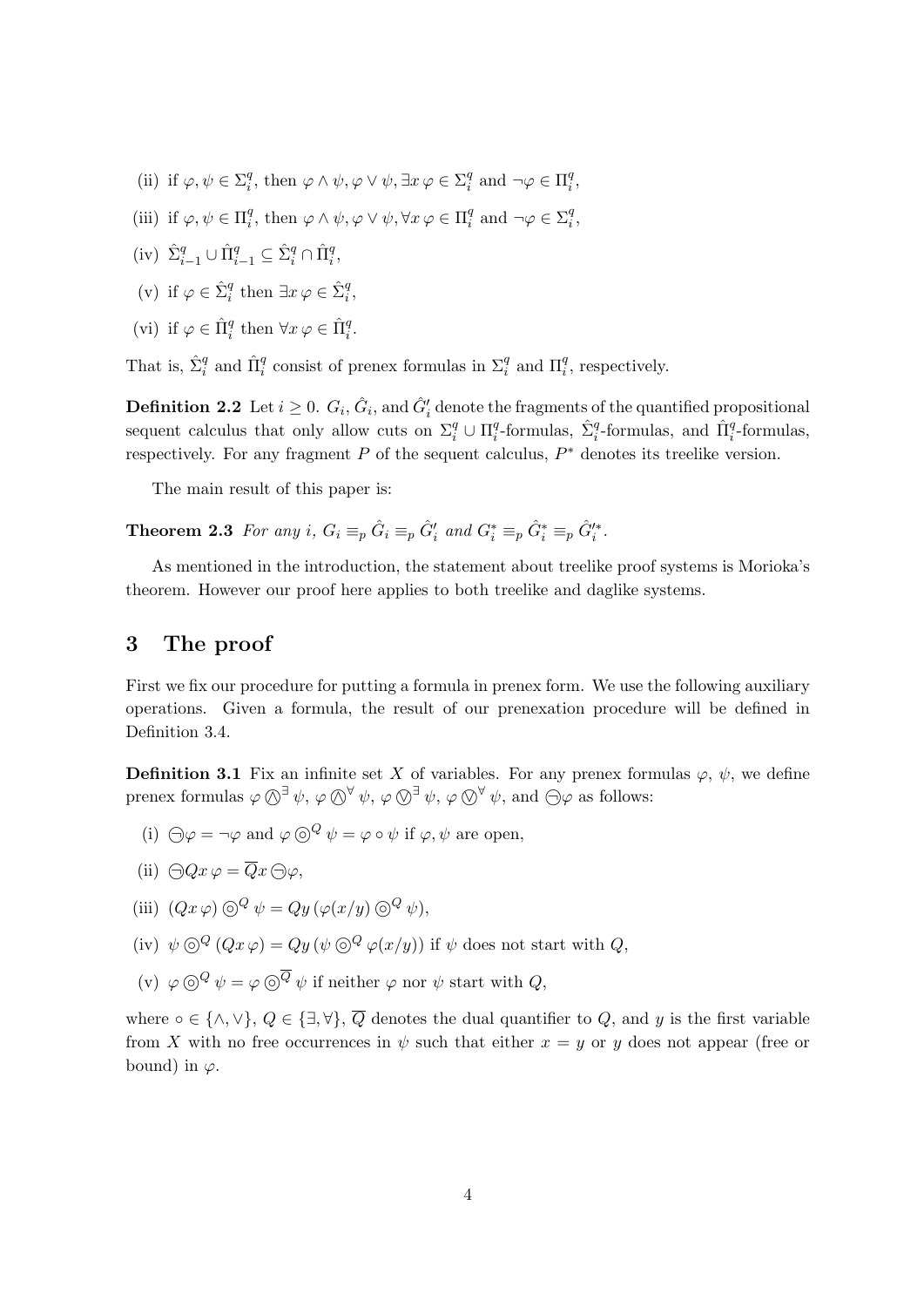The  $\mathbb{Q}^Q$ ,  $\mathbb{Q}^Q$ , and  $\ominus$  operators perform one prenexing step, namely they provide a prenex form of  $\varphi \wedge \psi$ ,  $\varphi \vee \psi$ , or  $\neg \varphi$  (resp.) if  $\varphi$  and  $\psi$  are already prenex. The superscript Q indicates what kind of quantifiers we prefer to pull to the prefix first: for example, if  $\varphi$  and  $\psi$  are quantifier-free, then (up to renaming of variables)  $(\exists x \varphi(x))$   $\Diamond^{\exists} (\forall y \psi(y)) =$  $\exists x \forall y (\varphi(x) \land \psi(y))$ , and  $(\exists x \varphi(x)) \bigotimes^{\forall} (\forall y \psi(y)) = \forall y \exists x (\varphi(x) \land \psi(y))$ . This is needed to ensure that we do not introduce too many quantifier alternations in the prenex formula.

**Lemma 3.2** Let  $\varphi, \psi$  be prenex formulas,  $Q \in \{\exists, \forall\}$ , and ∘  $\in \{\land, \lor\}$ .

- (i)  $|\bigcap \varphi| = 1 + |\varphi|$ ,  $|\varphi \bigcap^Q \psi| = 1 + |\varphi| + |\psi|$ .
- (ii)  $\bigcap \varphi$  and  $\varphi \bigotimes^Q \psi$  are polynomial-time computable given  $\varphi, \psi$ .
- (iii) If  $\varphi, \psi \in \hat{\Sigma}_i^q$ , then  $\varphi \odot \exists \psi \in \hat{\Sigma}_i^q$  and  $\bigodot \varphi \in \hat{\Pi}_i^q$ .
- (iv) If  $\varphi, \psi \in \hat{\Pi}_i^q$ , then  $\varphi \circledcirc^{\forall} \psi \in \hat{\Pi}_i^q$  and  $\bigcirc \varphi \in \hat{\Sigma}_i^q$ .
- (v)  $\varphi \circ \varphi^Q \psi$  is equivalent to  $\varphi \circ \psi$ , and  $\bigcirc \varphi$  is equivalent to  $\neg \varphi$ .

*Proof:* By induction on the length of  $\varphi, \psi$ .

**Lemma 3.3** Given prenex formulas  $\varphi, \psi$  and  $Q \in \{\exists, \forall\}$ , there are polynomial-time constructible treelike cut-free proofs of the sequents

> $\varphi, \psi \longrightarrow \varphi \bigotimes^Q \psi$   $\qquad \qquad \bigoplus (\varphi \bigotimes^Q \psi) \longrightarrow \bigoplus \varphi, \bigoplus \psi$  $\varphi \bigotimes^Q \psi \longrightarrow \varphi$   $\qquad \qquad \bigoplus \varphi \longrightarrow \bigoplus (\varphi \bigotimes^Q \psi)$  $\varphi \bigwedge^Q \psi \longrightarrow \psi$   $\bigcap \psi \longrightarrow \bigcap (\varphi \bigwedge^Q \psi)$  $\varphi \otimes^Q \psi \longrightarrow \varphi, \psi$   $\qquad \qquad \ominus \varphi, \ominus \psi \longrightarrow \ominus (\varphi \otimes^Q \psi)$  $\varphi \longrightarrow \varphi \otimes^Q \psi \qquad \qquad \ominus (\varphi \otimes^Q \psi) \longrightarrow \ominus \varphi$  $\psi \longrightarrow \varphi \bigotimes^Q \psi$   $\bigoplus (\varphi \bigotimes^Q \psi) \longrightarrow \bigoplus \psi$  $\varphi, \bigcirc \varphi \longrightarrow$   $\longrightarrow \varphi, \bigcirc \varphi$  $\varphi \longrightarrow \bigcap \bigcap \varphi$  and  $\bigcap \varphi \longrightarrow \varphi$

*Proof:* By induction on the complexity of  $\varphi, \psi$ . For example, we will treat the sequents involving  $\bigcirc (\varphi \bigotimes^Q \psi)$ . Assume that  $\varphi = Qx \varphi'(x)$ , and let y be as in Definition 3.1. We have  $\bigcirc \varphi = \overline{Q}x \bigcirc \varphi'(x)$  and  $\bigcirc (\varphi \bigotimes^Q \psi) = \overline{Q}y \bigcirc (\varphi'(y) \bigotimes^Q \psi)$ . By the induction hypothesis, we can construct proofs of the sequents

$$
\bigodot(\varphi'(y)\bigodot^Q\psi)\longrightarrow\bigodot\varphi'(y),\bigodot\psi,
$$
  

$$
\bigodot\varphi'(y)\longrightarrow\bigodot(\varphi'(y)\bigodot^Q\psi),
$$
  

$$
\bigodot\psi\longrightarrow\bigodot(\varphi'(y)\bigodot^Q\psi).
$$

We derive  $\bigodot (\varphi \bigotimes^Q \psi) \longrightarrow \bigodot \varphi, \bigodot \psi$  using one of the proofs

$$
\forall \mathbf{I} \; \frac{\Theta(\varphi'(y) \bigotimes^{\exists} \psi) \longrightarrow \Theta \varphi'(y), \Theta \psi}{\forall y \, \Theta(\varphi'(y) \bigotimes^{\exists} \psi) \longrightarrow \Theta \varphi'(y), \Theta \psi} \quad \exists \mathbf{I} \; \frac{\Theta(\varphi'(y) \bigotimes^{\forall} \psi) \longrightarrow \Theta \varphi'(y), \Theta \psi}{\Theta(\varphi'(y) \bigotimes^{\forall} \psi) \longrightarrow \exists x \, \Theta \varphi'(x), \Theta \psi}
$$
\n
$$
\exists \mathbf{I} \; \frac{\Theta(\varphi'(y) \bigotimes^{\forall} \psi) \longrightarrow \Theta \varphi'(y), \Theta \psi}{\exists y \, \Theta(\varphi'(y) \bigotimes^{\forall} \psi) \longrightarrow \exists x \, \Theta \varphi'(x), \Theta \psi}
$$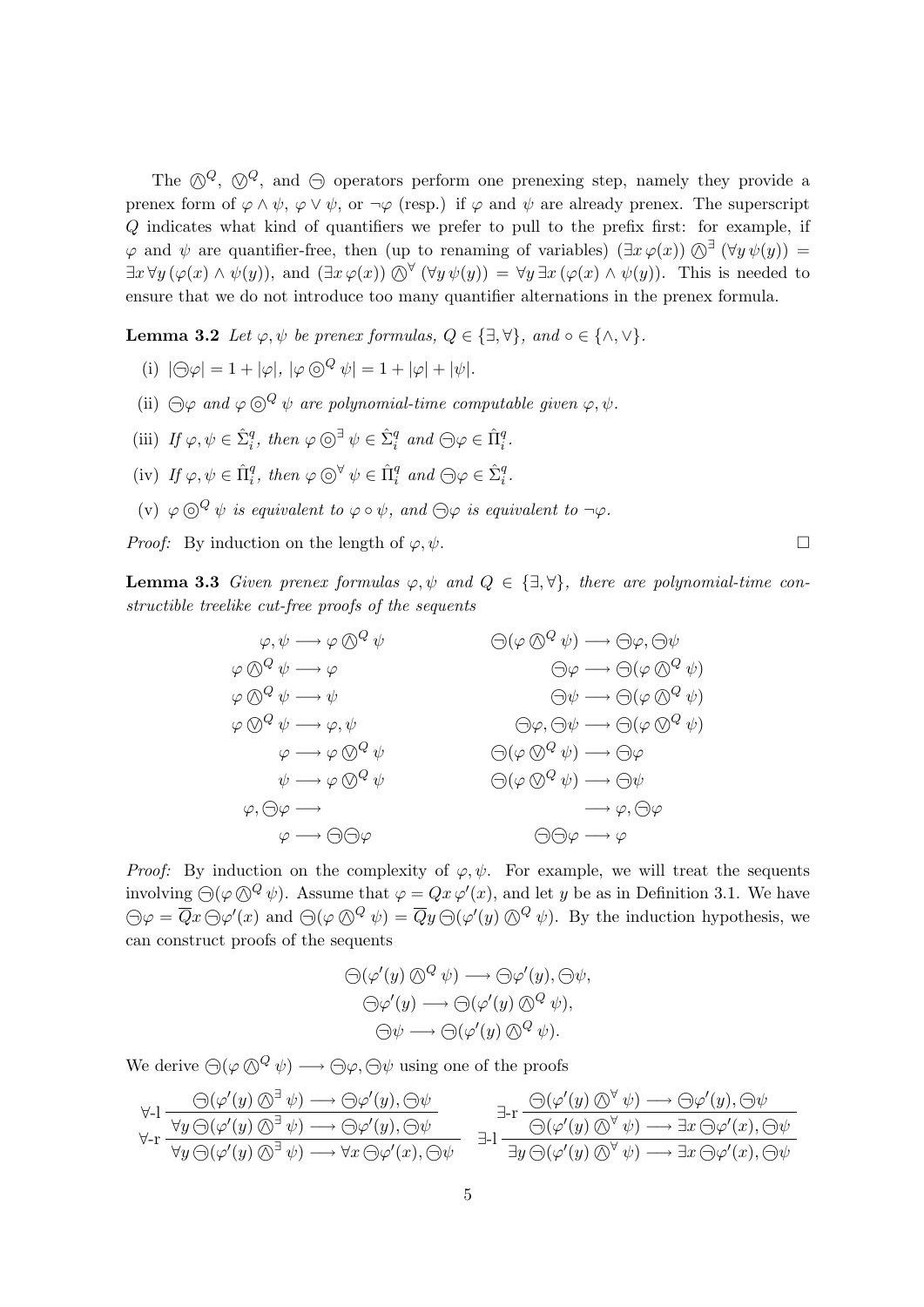depending on Q. Similarly, we derive

$$
\overline{Q}\text{-1,}\overline{Q}\text{-r} \xrightarrow{\bigodot \varphi'(y) \longrightarrow \bigodot (\varphi'(y) \bigotimes^{Q} \psi)} \overline{Q}\text{-r} \xrightarrow{\bigodot \psi \longrightarrow \bigodot (\varphi'(y) \bigotimes^{Q} \psi)} \overline{Q}\text{-r} \xrightarrow{\bigodot \psi \longrightarrow \bigodot (\varphi'(y) \bigotimes^{Q} \psi)} \overline{Q}\text{-r} \xrightarrow{\bigodot \psi \longrightarrow \overline{Q}y \bigodot (\varphi'(y) \bigotimes^{Q} \psi)} \overline{Q}\text{-r} \xrightarrow{\bigodot \psi \longrightarrow \overline{Q}y \bigodot (\varphi'(y) \bigotimes^{Q} \psi)} \overline{Q}\text{-r} \xrightarrow{\bigodot \psi \longrightarrow \overline{Q}y \bigodot (\varphi'(y) \bigotimes^{Q} \psi)} \overline{Q}\text{-r} \xrightarrow{\bigodot \psi \longrightarrow \overline{Q}y \bigodot (\varphi'(y) \bigotimes^{Q} \psi)} \overline{Q}\text{-r} \xrightarrow{\bigodot \psi \longrightarrow \overline{Q}y \bigodot (\varphi'(y) \bigotimes^{Q} \psi)} \overline{Q}\text{-r} \xrightarrow{\bigodot \psi \longrightarrow \overline{Q}y \bigodot (\varphi'(y) \bigotimes^{Q} \psi)} \overline{Q}\text{-r} \xrightarrow{\bigodot \psi \longrightarrow \overline{Q}y \bigodot (\varphi'(y) \bigotimes^{Q} \psi)} \overline{Q}\text{-r} \xrightarrow{\bigodot \psi \longrightarrow \overline{Q}y \bigodot (\varphi'(y) \bigotimes^{Q} \psi)} \overline{Q}\text{-r} \xrightarrow{\bigodot \psi \longrightarrow \overline{Q}y \bigodot (\varphi'(y) \bigotimes^{Q} \psi)} \overline{Q}\text{-r} \xrightarrow{\bigodot \psi \longrightarrow \overline{Q}y \bigodot (\varphi'(y) \bigotimes^{Q} \psi)} \overline{Q}\text{-r} \xrightarrow{\bigodot \psi \longrightarrow \overline{Q}y \bigodot (\varphi'(y) \bigotimes^{Q} \psi)} \overline{Q}\text{-r} \xrightarrow{\bigodot \psi \longrightarrow \overline{Q}y \bigodot (\varphi'(y) \bigotimes^{Q} \psi)} \overline{Q}\text{-r} \xrightarrow{\bigodot \psi \longrightarrow \overline{Q}y \bigodot (\varphi'(y) \bigotimes^{Q} \psi
$$

The other cases are similar.

We can now define the prenexation of any formula. As above, we will define two prenex forms to each formula, depending on the preference for what kind of quantifiers to pull out first. This is necessary, as for some formulas there does not exist a single prenex form preserving the complexity classification of the formula. For example, the formula  $\chi = \exists x \varphi(x) \wedge \forall y \psi(y)$ , where  $\varphi$  and  $\psi$  are open, is  $\Sigma_2^q \cap \Pi_2^q$  $_2^q$ , and it is equivalent to a  $\hat{\Sigma}_2^q$ -formula  $\chi^{\exists} = \exists x \,\forall y (\varphi(x) \land \varphi(y))$  $\psi(y)$  and to a  $\hat{\Pi}_2^q$ -formula  $\chi^{\forall} = \forall y \exists x (\varphi(x) \wedge \psi(y))$ , but it is not in general equivalent to any prenex formula that would be both  $\hat{\Sigma}_2^q$  and  $\hat{\Pi}_2^q$  (in fact,  $\hat{\Sigma}_2^q \cap \hat{\Pi}_2^q = \hat{\Sigma}_1^q \cup \hat{\Pi}_1^q$ ).

**Definition 3.4** For any formula  $\varphi$ , we define prenex formulas  $\varphi^{\exists}$  and  $\varphi^{\forall}$  by induction on the complexity of  $\varphi$ :

- (i)  $\varphi^Q = \varphi$  if  $\varphi$  is open,
- (ii)  $(Cx \varphi)^Q = Cx \varphi^C$ ,
- (iii)  $(\neg \varphi)^Q = \bigoplus \varphi^Q$ ,
- (iv)  $(\varphi \circ \psi)^Q = \varphi^Q \circledcirc^Q \psi^Q$ ,

where  $Q, C \in \{\exists, \forall\}$  and  $\circ \in \{\wedge, \vee\}.$ 

**Lemma 3.5** Let  $\varphi$  be a formula, and  $Q \in \{\exists, \forall\}.$ 

- (i)  $|\varphi^Q| = |\varphi|$ , and  $\varphi^Q$  is polynomial-time computable given  $\varphi$ .
- (ii) If  $\varphi \in \Sigma_i^q$ <sup>q</sup>, then  $\varphi^{\exists} \in \hat{\Sigma}_i^q$ . If  $\varphi \in \Pi_i^q$  $i^q$ , then  $\varphi^{\forall} \in \hat{\Pi}_i^q$ .
- (iii)  $\varphi^Q$  is equivalent to  $\varphi$ .

*Proof:* By induction on the complexity of  $\varphi$ .

**Lemma 3.6** Let  $\varphi$  be a formula.

(i) If  $\varphi \in \Sigma_i^q$  $\hat{q}^q_i$ , there are polynomial-time constructible  $\hat{G}^*_i$ -proofs of the sequents

 $\varphi \longrightarrow \varphi^{\exists}$ ;  $\varphi^{\exists} \longrightarrow \varphi$ ,

and  $\hat{G}^{\prime *}_{i}$ -proofs of the sequents

$$
\varphi, (\neg \varphi)^{\forall} \longrightarrow ; \qquad \longrightarrow \varphi, (\neg \varphi)^{\forall}.
$$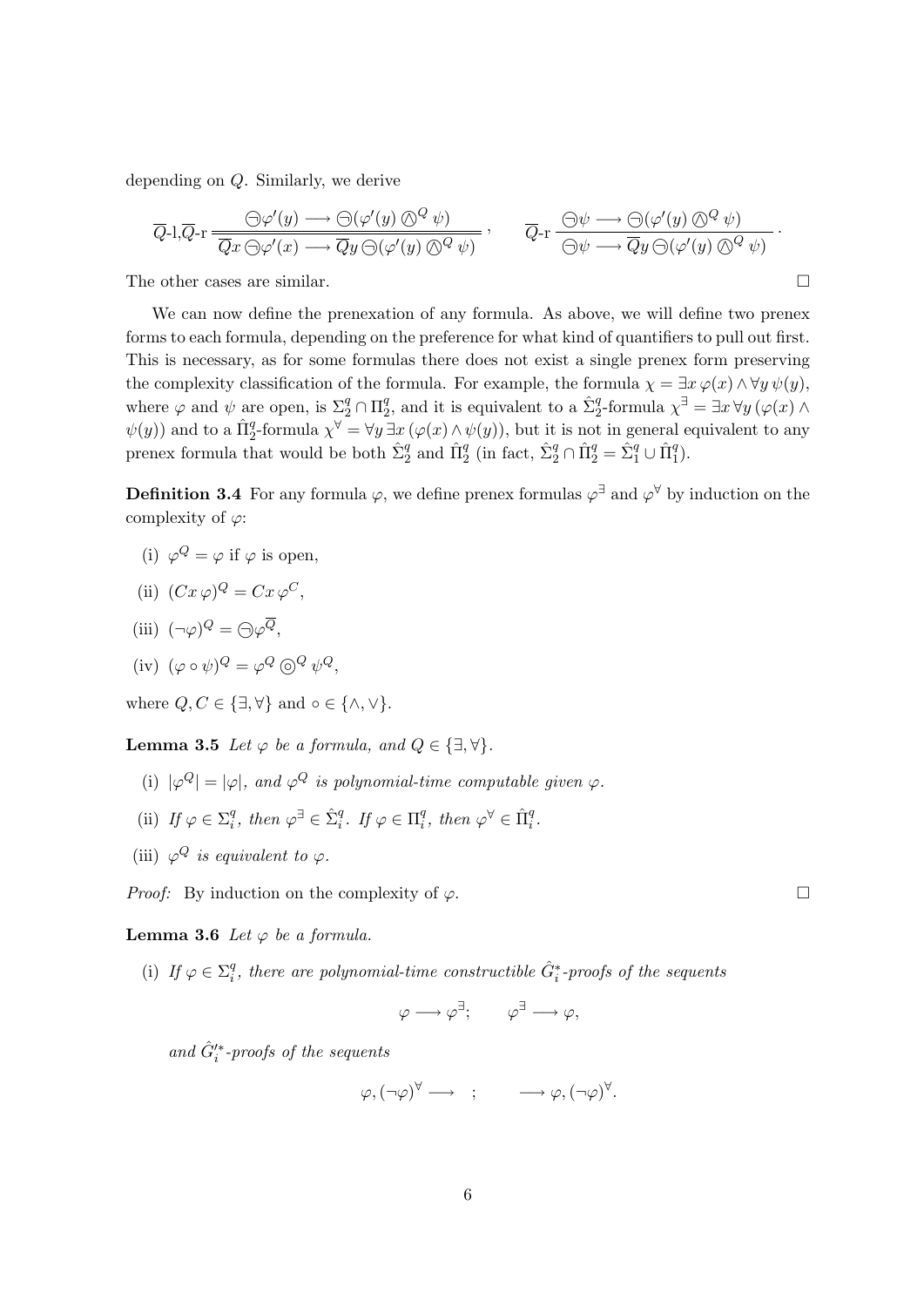(ii) If  $\varphi \in \Pi_i^q$  $\hat{q}^q_i$ , there are polynomial-time constructible  $\hat{G}^{\prime *}_i$ -proofs of the sequents

$$
\varphi \longrightarrow \varphi^{\forall}; \qquad \varphi^{\forall} \longrightarrow \varphi,
$$

and  $\hat{G}_i^*$ -proofs of the sequents

$$
\varphi, (\neg \varphi)^{\exists} \longrightarrow ; \qquad \longrightarrow \varphi, (\neg \varphi)^{\exists}.
$$

*Proof:* We prove (i) and (ii) by simultaneous induction on the complexity of  $\varphi$ . The base case of quantifier-free  $\varphi$  is straightforward.

The case  $\varphi = \exists x \psi$ . Note that  $\varphi^{\exists} = \varphi^{\forall} = \exists x \psi^{\exists}$  and  $(\neg \varphi)^{\exists} = (\neg \varphi)^{\forall} = \forall x (\neg \psi)^{\forall}$ . If  $\varphi \in \Sigma_i^q$  $i<sub>i</sub>$ , we construct the proofs

$$
\exists \text{-r} \frac{\psi \longrightarrow \psi^{\exists}}{\psi \longrightarrow \exists x \psi^{\exists}} \qquad \exists \text{-r} \frac{\psi^{\exists} \longrightarrow \psi}{\psi^{\exists} \longrightarrow \exists x \psi}
$$
  

$$
\exists \text{-l} \frac{\exists x \psi \longrightarrow \exists x \psi^{\exists}}{\exists x \psi \land \neg \psi \lor \neg \psi} \qquad \exists \text{-l} \frac{\exists x \psi^{\exists} \longrightarrow \exists x \psi}{\exists x \psi^{\exists} \longrightarrow \exists x \psi}
$$
  

$$
\exists \text{-l} \frac{\psi, (\neg \psi)^{\forall} \longrightarrow}{\psi, \forall x (\neg \psi)^{\forall} \longrightarrow} \qquad \exists \text{-r} \frac{\longrightarrow \psi, (\neg \psi)^{\forall}}{\longrightarrow \exists x \psi, (\neg \psi)^{\forall}}
$$
  

$$
\forall \text{-r} \frac{\longrightarrow \exists x \psi, (\neg \psi)^{\forall}}{\longrightarrow \exists x \psi, \forall x (\neg \psi)^{\forall}}
$$

using the induction hypothesis. If  $\varphi \in \Pi_i^q$  $i$ <sup>q</sup>, then in fact  $\varphi \in \Sigma_i^q$  $_{i-1}^q$ , hence the just constructed proofs in  $\hat{G}_{i-1}^*$  and  $\hat{G}_{i-1}^{\prime *}$  are also valid in both  $\hat{G}_i^*$  and  $\hat{G}_i^*$ .

The case  $\varphi = \forall x \psi$  is dual.

The case  $\varphi = \neg \psi$ . Let  $\psi \in \Pi_i^q$  $i<sub>i</sub>$ , the other case is dual. We construct the proofs

$$
\pi r \xrightarrow{\psi, (\neg \psi)^{\exists} \rightarrow} \neg l \xrightarrow{\neg \psi, (\neg \psi)^{\exists}}
$$
\n
$$
\pi r \xrightarrow{(\neg \psi)^{\exists} \rightarrow \neg \psi} \qquad \pi l \xrightarrow{\neg \psi \rightarrow (\neg \psi)^{\exists}}
$$
\n
$$
\hat{\Pi}_{i}^{q} \text{-cut} \xrightarrow{\psi \rightarrow \psi} \psi^{\forall} \xrightarrow{\psi \rightarrow \bigcirc \bigcirc \bigcirc \psi^{\forall}} \hat{\Pi}_{i}^{q} \text{-cut} \xrightarrow{\bigcirc \bigcirc \psi^{\forall} \rightarrow \psi^{\forall}} \psi^{\forall} \xrightarrow{\psi \rightarrow \psi}
$$
\n
$$
\pi r \xrightarrow{\psi \rightarrow (\neg \neg \psi)^{\forall}} \hat{\Pi}_{i}^{q} \text{-cut} \xrightarrow{\bigcirc \bigcirc \bigcirc \psi^{\forall} \rightarrow \psi} \psi^{\forall} \xrightarrow{\psi \rightarrow \psi}
$$

using the induction hypothesis and Lemma 3.3.

The case  $\varphi = \psi \wedge \chi$ . Let  $\psi, \chi \in \Sigma_i^q$ <sup>q</sup>, the other case is similar. Notice that  $(\neg(\psi \land \chi))^{\forall}$  =  $\bigodot(\psi^{\exists}\bigodot^{\exists}\chi^{\exists})$ . We construct the proofs

$$
\hat{\Sigma}_i^q\text{-}\mathrm{cut} \xrightarrow{\psi^\exists, \chi^\exists \longrightarrow \psi^\exists \textcircled{0}^\exists \chi^\exists} \psi \longrightarrow \psi^\exists
$$
\n
$$
\hat{\Sigma}_i^q\text{-}\mathrm{cut} \xrightarrow{\psi, \chi^\exists \longrightarrow (\psi \land \chi)^\exists} \chi \longrightarrow \chi^\exists
$$
\n
$$
\land \text{-1} \xrightarrow{\psi, \chi \longrightarrow (\psi \land \chi)^\exists} \chi \longrightarrow \chi^\exists
$$

$$
\hat{\Sigma}_i^q\text{-cut} \frac{\psi^{\exists} \bigotimes^{\exists} \chi^{\exists} \longrightarrow \psi^{\exists}}{ \wedge \text{-r} \frac{(\psi \wedge \chi)^{\exists} \longrightarrow \psi}{(\psi \wedge \chi)^{\exists} \longrightarrow \psi} \qquad \hat{\Sigma}_i^q\text{-cut} \frac{\psi^{\exists} \bigotimes^{\exists} \chi^{\exists} \longrightarrow \chi^{\exists}}{(\psi \wedge \chi)^{\exists} \longrightarrow \chi} \qquad \qquad ( \psi \wedge \chi)^{\exists} \longrightarrow \chi}
$$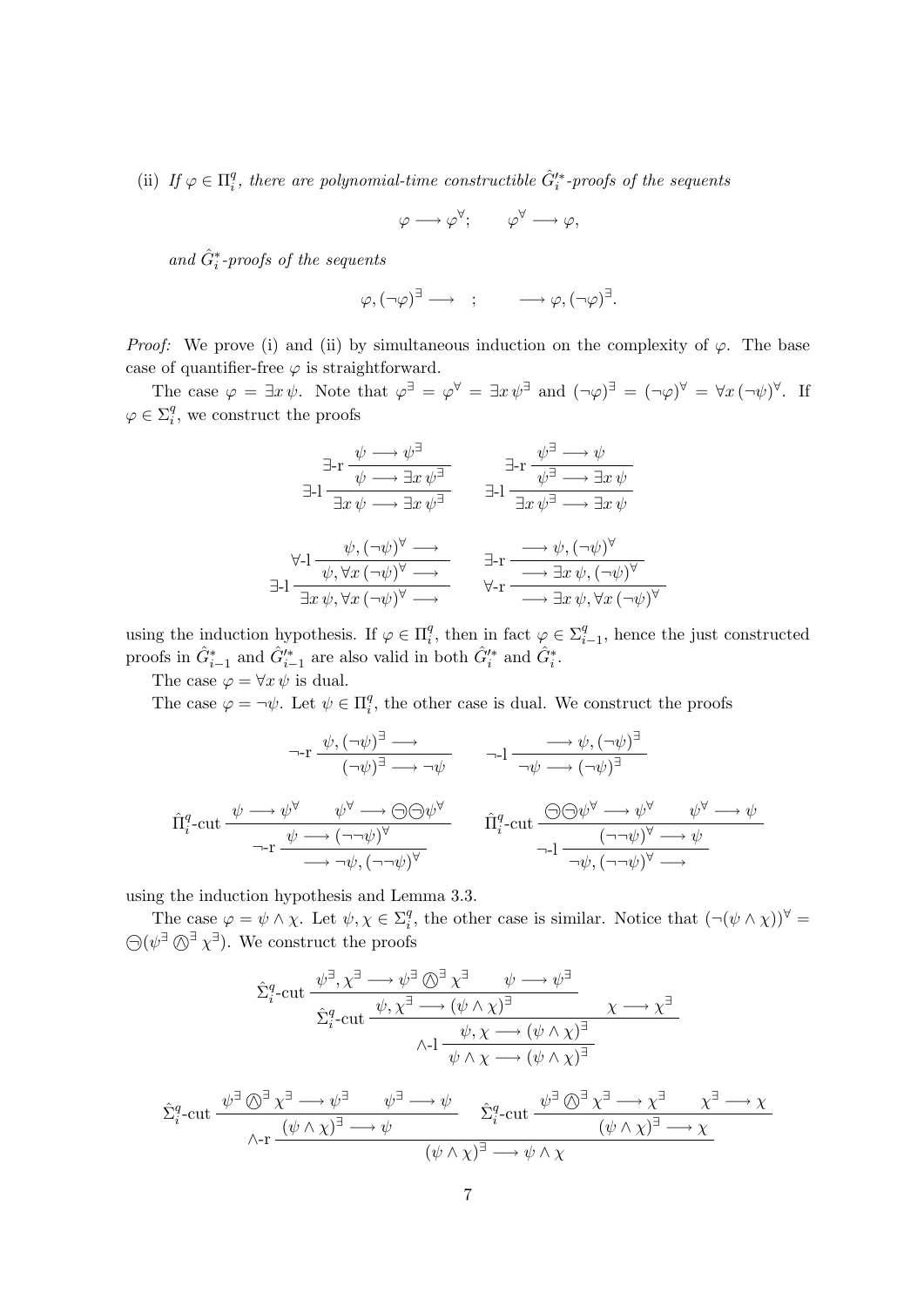$$
\hat{\Pi}_{i}^{q} - \text{cut} \xrightarrow{\bigodot(\psi^{\exists} \bigotimes^{\exists} \chi^{\exists}) \longrightarrow \bigodot \psi^{\exists}, \bigodot \chi^{\exists}} (\neg \psi)^{\forall}, \psi \longrightarrow
$$
\n
$$
\hat{\Pi}_{i}^{q} - \text{cut} \xrightarrow{\psi, (\neg (\psi \land \chi))^{\forall} \longrightarrow (\neg \chi)^{\forall}} (\neg \chi)^{\forall}, \chi \longrightarrow
$$
\n
$$
\wedge \neg \downarrow \psi, \chi, (\neg (\psi \land \chi))^{\forall} \longrightarrow
$$
\n
$$
\wedge \neg \downarrow \psi, \chi, (\neg (\psi \land \chi))^{\forall} \longrightarrow
$$
\n
$$
\bigodot \psi^{\exists} \longrightarrow \bigodot (\psi^{\exists} \bigotimes^{\exists} \chi^{\exists}) \longrightarrow \psi, (\neg \psi)^{\forall} \xrightarrow{\bigodot \chi^{\exists} \longrightarrow \bigodot (\psi^{\exists} \bigotimes^{\exists} \chi^{\exists}) \longrightarrow \chi, (\neg \chi)^{\forall}}}
$$
\n
$$
\wedge \neg \xrightarrow{\longrightarrow} \psi, (\neg (\psi \land \chi))^{\forall} \longrightarrow \psi \land \chi, (\neg (\psi \land \chi))^{\forall} \longrightarrow \chi, (\neg (\psi \land \chi))^{\forall}
$$

using the induction hypothesis and Lemma 3.3.

The case  $\varphi = \psi \vee \chi$  is dual to  $\psi \wedge \chi$ .

#### Lemma 3.7 Let  $\varphi \in \Sigma_i^q \cap \Pi_i^q$  $\frac{q}{i}$  .

(i) There are polynomial-time constructible  $\hat{G}_i^*$ -proofs of the sequents

$$
\varphi^{\exists}, (\neg \varphi)^{\exists} \longrightarrow ; \qquad \longrightarrow \varphi^{\exists}, (\neg \varphi)^{\exists},
$$

and  $\hat{G}'^*$ -proofs of the sequents

$$
\varphi^{\forall}, (\neg \varphi)^{\forall} \longrightarrow ; \qquad \longrightarrow \varphi^{\forall}, (\neg \varphi)^{\forall}.
$$

(ii) There are polynomial-time constructible  $\hat{G}_i^*$ -proofs and  $\hat{G}_i'^*$ -proofs of the sequents

$$
\varphi^{\exists} \longrightarrow \varphi^{\forall}; \qquad \varphi^{\forall} \longrightarrow \varphi^{\exists}.
$$

*Proof:* (i): By induction on the complexity of  $\varphi$ . The case of  $\varphi$  open is obvious, and the cases  $\varphi = \exists x \psi \text{ and } \varphi = \forall x \psi \text{ follow from Lemma 3.3, as } (\neg C x \psi)^Q = \bigcirc (Cx \psi)^Q = \bigcirc (Cx \psi)^Q.$ 

The case  $\varphi = \neg \psi$ : use cut on the induction hypothesis and the sequents  $\varphi^Q \longrightarrow \bigcirc \bigcirc \varphi^Q$ and  $\bigodot \bigcirc \varphi^Q \longrightarrow \varphi^Q$  from Lemma 3.3.

The case  $\varphi = \psi \wedge \chi$ : note that  $(\neg \varphi)^\exists = \bigcirc (\psi^\forall \bigcirc^\forall \chi^\forall)$ . We prove

$$
\text{cut} \xrightarrow{\text{out}} (\neg \psi)^{\exists} \qquad \text{cut} \xrightarrow{\text{out}} (\neg \chi)^{\exists} \qquad \psi^{\exists}, \chi^{\exists} \longrightarrow \psi^{\exists} \otimes^{\exists} \chi^{\exists}
$$
\n
$$
\xrightarrow{\text{out}} (\neg \psi)^{\exists}, (\neg \chi)^{\exists}, (\psi \land \chi)^{\exists}
$$
\n
$$
\xrightarrow{\text{out}} (\neg \psi)^{\exists}, (\neg \chi)^{\exists}, (\psi \land \chi)^{\exists}
$$
\n
$$
\text{cut} \xrightarrow{\text{out}} (\neg \psi)^{\exists}, (\neg \chi)^{\exists}, (\psi \land \chi)^{\exists} \qquad \bigcirc \psi^{\forall} \longrightarrow \bigcirc (\psi^{\forall} \otimes^{\forall} \chi^{\forall})
$$
\n
$$
\xrightarrow{\text{out}} (\neg \psi)^{\forall} \otimes^{\forall} \chi^{\forall}, (\neg \chi)^{\exists}, (\psi \land \chi)^{\exists} \qquad \bigcirc \chi^{\forall} \longrightarrow \bigcirc (\psi^{\forall} \otimes^{\forall} \chi^{\forall})
$$
\n
$$
\xrightarrow{\text{out}} (\neg (\psi \land \chi))^{\exists}, (\psi \land \chi)^{\exists}
$$

using the induction hypothesis and Lemma 3.3. The other cases are similar.

(ii): We use cut on (i) and Lemma 3.3:

$$
\frac{\varphi^Q, (\neg \varphi)^Q \longrightarrow \longrightarrow \bigoplus \varphi^{\overline{Q}}, \varphi^{\overline{Q}}}{\varphi^Q \longrightarrow \varphi^{\overline{Q}}}
$$
\n
$$
\frac{\longrightarrow \varphi^Q, (\neg \varphi)^Q \longrightarrow \bigoplus \varphi^{\overline{Q}}, \varphi^{\overline{Q}} \longrightarrow}{\varphi^{\overline{Q}} \longrightarrow \varphi^Q}
$$

 $\Box$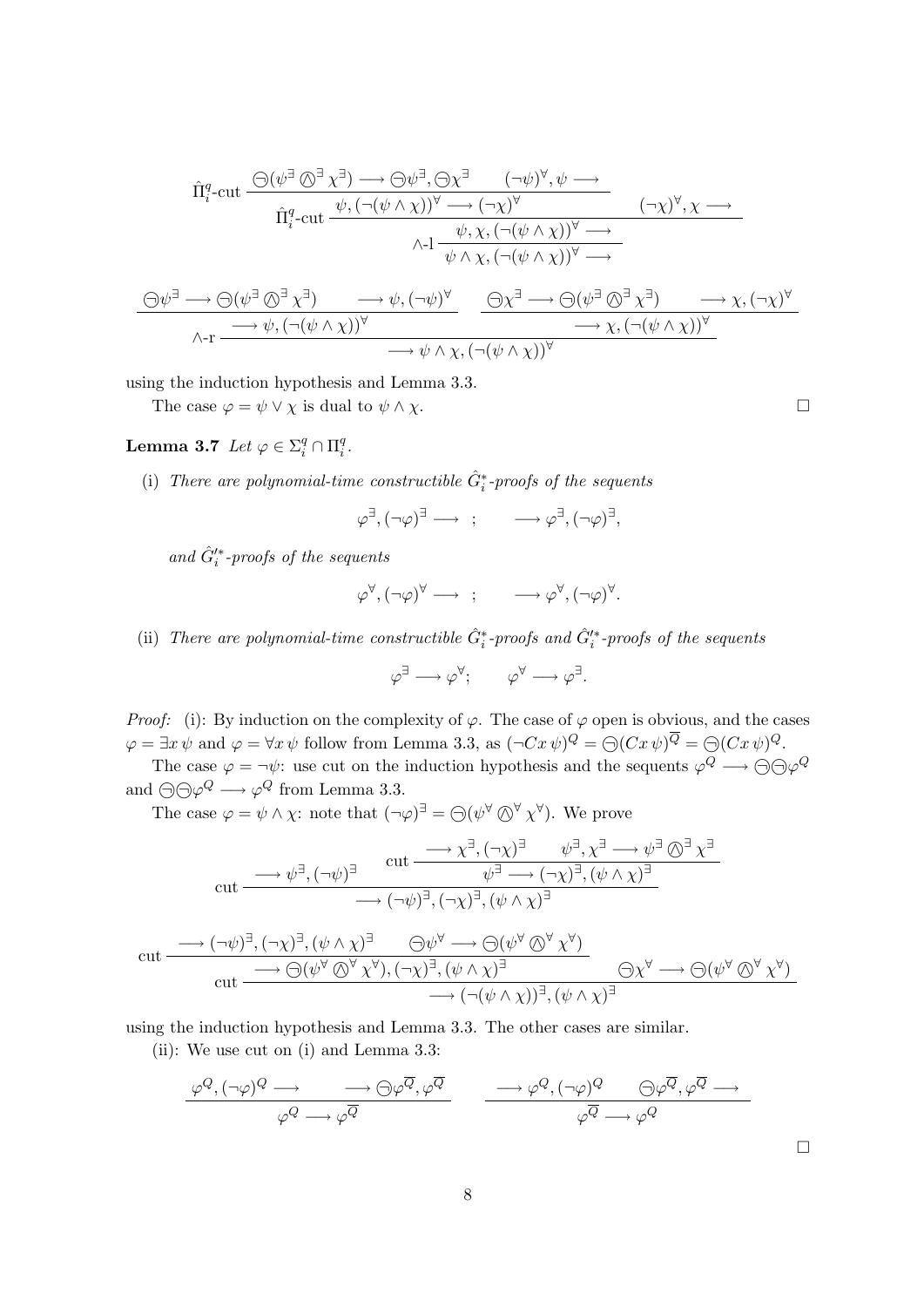**Lemma 3.8** Let  $\alpha$  be an open formula with no occurrence of variables from X,  $x \notin X$ , and  $Q \in \{\exists, \forall\}.$ 

- (i) If  $\varphi$  and  $\psi$  are prenex formulas, then  $\bigoplus \varphi(x/\alpha) = (\bigoplus \varphi)(x/\alpha)$ , and  $\varphi(x/\alpha) \bigoplus^Q \psi(x/\alpha) =$  $(\varphi \odot^Q \psi)(x/\alpha)$ , where  $\circ \in \{\wedge, \vee\}.$
- (ii)  $\varphi(x/\alpha)^Q = \varphi^Q(x/\alpha)$ .

*Proof:* By induction on complexity.  $\Box$ 

Now we are ready to prove the main theorem.

*Proof (of Theorem 2.3):* We will show  $G_i \leq_p \hat{G}_i$ , the other cases are similar. Assume that we are given a  $G_i$ -proof. Define the set X in Definition 3.1 as the set of propositional variables not appearing in the proof. We apply the following transformation to each sequent in the proof:

- (i) We negate all  $(\Pi_i^q \smallsetminus \Sigma_i^q)$  $\binom{q}{i}$ -formulas and move them to the other side of the sequent.
- (ii) We replace each  $\Sigma_i^q$ -formula  $\varphi$  (including those resulting from the previous step) with  $\varphi^{\exists}.$

With each transformed sequent we include a short subproof which ensures that the sequent is correctly derived from previous sequents. This subproof will depend on the rule by which the sequent was derived in the original proof.

Initial sequents and structural rules translate to instances of the same rules. Instances of  $(\Sigma_i^q \cup \Pi_i^q$ <sup>q</sup>)-cut translate to  $\hat{\Sigma}_i^q$ -cut.

Assume that a sequent was derived by an instance

$$
\frac{\Gamma, \varphi \longrightarrow \Delta}{\Gamma \longrightarrow \neg \varphi, \Delta}
$$

of  $\neg$ -r. If  $\varphi \notin \Sigma_i^q \cup \Pi_i^q$  $_i^q$ , it translates to a valid instance of  $\neg$ -r. If  $\varphi \in \Pi_i^q \setminus \Sigma_i^q$  $i<sub>i</sub>$ , the assumption and conclusion of the rule translate to the same sequent of the form  $\Gamma' \longrightarrow (\neg \varphi)^{\exists}, \Delta'$ . If  $\varphi \in \Sigma_i^q$  $i<sub>i</sub>$ , we replace the rule with one of the cut inferences

$$
\frac{\Gamma', \varphi^{\exists} \longrightarrow \Delta' \longrightarrow \varphi^{\exists}, (\neg \varphi)^{\exists}}{\Gamma' \longrightarrow (\neg \varphi)^{\exists}, \Delta'} \qquad \frac{\Gamma', \varphi^{\exists} \longrightarrow \Delta' \longrightarrow \Theta \oplus \varphi^{\exists} \longrightarrow \varphi^{\exists}}{\Gamma', (\neg \neg \varphi)^{\exists} \longrightarrow \Delta'}
$$

depending on whether  $\varphi$  is in  $\Sigma_i^q \cap \Pi_i^q$ <sup>q</sup> or  $\Sigma_i^q \setminus \Pi_i^q$ <sup>q</sup>. Here, the sequent  $\bigodot \bigodot \varphi^{\exists} \longrightarrow \varphi^{\exists}$  comes from Lemma 3.3, and  $\longrightarrow \varphi^{\exists}, (\neg \varphi)^{\exists}$  is from Lemma 3.7.

The  $\neg$ -l rule is similar.

Consider an instance

$$
\frac{\Gamma \longrightarrow \varphi, \Delta \qquad \Gamma \longrightarrow \psi, \Delta}{\Gamma \longrightarrow \varphi \land \psi, \Delta}
$$

of  $\wedge$ -r. If  $\varphi, \psi \in \Sigma_i^q$ <sup>q</sup>, we simulate the rule by two cuts with the sequent  $\varphi^{\exists}$ ,  $\psi^{\exists} \longrightarrow \varphi^{\exists} \bigotimes^{\exists} \psi^{\exists}$ from Lemma 3.3. If  $\varphi, \psi \in \Pi_i^q \setminus \Sigma_i^q$  $i<sub>i</sub>$ , we use similarly a cut inference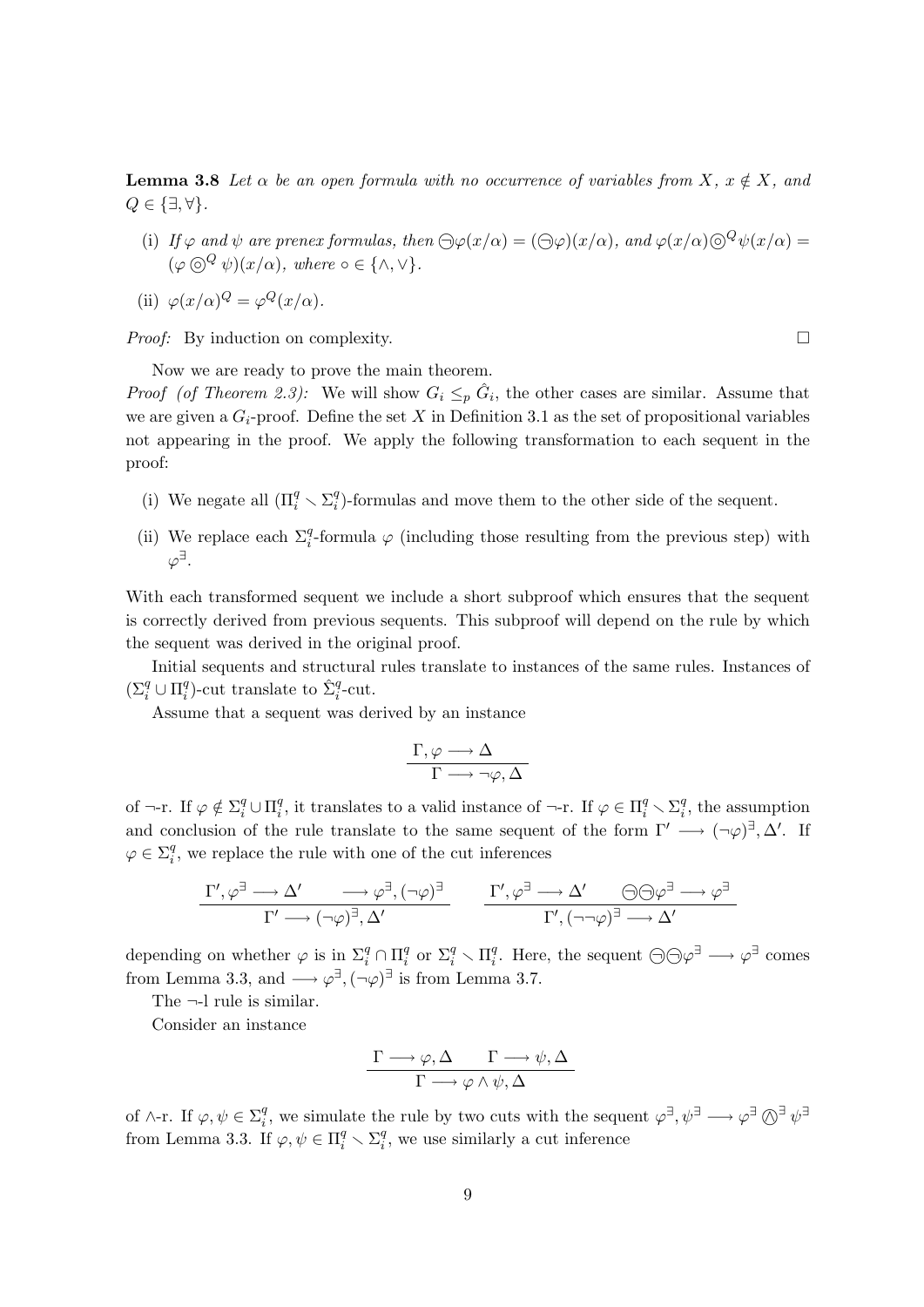$$
\frac{\Gamma',(\neg\varphi)^{\exists}\longrightarrow\Delta'\qquad\bigodot(\varphi^{\forall}\bigotimes^{\forall}\psi^{\forall})\longrightarrow\bigodot\varphi^{\forall},\bigodot\psi^{\forall}}{\Gamma',(\neg(\varphi\wedge\psi))^{\exists}\longrightarrow(\neg\varphi)^{\exists},\Delta'}.
$$
\n
$$
\frac{\Gamma',(\neg(\varphi\wedge\psi))^{\exists}\longrightarrow(\neg\varphi)^{\exists},\Delta'}{\Gamma',(\neg(\varphi\wedge\psi))^{\exists}\longrightarrow\Delta'}.
$$

If  $\varphi \in \Sigma_i^q \cap \Pi_i^q$ <sup>q</sup> and  $\psi \in \Pi_i^q \setminus \Sigma_i^q$  $\frac{q}{i}$  or vice versa, we use the same inference, but we first derive

$$
\frac{\Gamma' \longrightarrow \varphi^{\exists}, \Delta' \qquad \varphi^{\exists}, (\neg \varphi)^{\exists} \longrightarrow}{\Gamma', (\neg \varphi)^{\exists} \longrightarrow \Delta'}
$$

using Lemma 3.7. In the remaining cases (i.e., either at least one of  $\varphi, \psi$  is not in  $\Sigma_i^q \cup \Pi_i^q$  $i^q$ , or one is in  $\Sigma_i^q \setminus \Pi_i^q$  $\frac{q}{i}$  and the other is in  $\Pi_i^q \setminus \Sigma_i^q$ <sup>q</sup>) the formula  $\varphi \wedge \psi$  is not in  $\Sigma_i^q \cup \Pi_i^q$  $i<sup>q</sup>$ . We use an instance of the ∧-r rule

$$
\frac{\Gamma' \longrightarrow \varphi, \Delta' \qquad \Gamma' \longrightarrow \psi, \Delta'}{\Gamma' \longrightarrow \varphi \land \psi, \Delta'},
$$

but if  $\varphi$  is in  $\Sigma_i^q$  or  $\Pi_i^q \setminus \Sigma_i^q$  $i<sub>i</sub>$ , we first include one of the derivations

$$
\frac{\Gamma' \longrightarrow \varphi^{\exists}, \Delta' \qquad \varphi^{\exists} \longrightarrow \varphi}{\Gamma' \longrightarrow \varphi, \Delta'} \qquad \frac{\Gamma', (\neg \varphi)^{\exists} \longrightarrow \Delta' \qquad \longrightarrow \varphi, (\neg \varphi)^{\exists}}{\Gamma' \longrightarrow \varphi, \Delta'}
$$

using Lemma 3.6, and similarly for  $\psi$ .

The other ∧ and ∨ rules are handled similarly.

Consider an instance

$$
\frac{\Gamma, \varphi(x/\alpha) \longrightarrow \Delta}{\Gamma, \forall x \varphi \longrightarrow \Delta}
$$

of  $\forall$ -l, where  $\alpha$  is an open formula free for substitution for x in  $\varphi$ . Note that  $\varphi(x/\alpha)^{\forall}$  $\varphi^{\forall}(x/\alpha)$  by Lemma 3.8. Assume first that  $\varphi \in \Pi_i^q$  $_{i-1}^q$  and  $i>1$ , so that  $\forall x \varphi \in \Sigma_i^q$  $i<sup>q</sup>$ . We can derive

$$
\frac{\Gamma', (\varphi(\alpha))^{\exists} \longrightarrow \Delta' \qquad (\varphi(\alpha))^{\forall} \longrightarrow (\varphi(\alpha))^{\exists}}{\Gamma', (\forall x \varphi)^{\exists} \longrightarrow \Delta'}
$$
  

$$
\forall \exists \frac{\Gamma', (\varphi(\alpha))^{\forall} \longrightarrow \Delta'}{\Gamma', (\forall x \varphi)^{\exists} \longrightarrow \Delta'}
$$

using Lemma 3.7. If  $\varphi \in \Pi_i^q \setminus (\Pi_{i-1}^q \cup \Sigma_i^q)$  $i<sup>q</sup>$ ), we can derive

$$
\exists \text{-r} \frac{\Gamma' \longrightarrow (\neg \varphi(\alpha))^{\exists}, \Delta'}{\Gamma' \longrightarrow \exists x \, (\neg \varphi)^{\exists}, \Delta'},
$$

noting that  $(\neg \forall x \varphi)^\exists = \exists x (\neg \varphi)^\exists$ . If  $\varphi \in \Pi_i^q \cap \Sigma_i^q$  $_i^q$ , and  $\varphi \notin \Pi_i^q$  $i_{i-1}^q$  or  $i=1$ , we use the same derivation, but we first infer

$$
\frac{\Gamma', \varphi(\alpha)^{\exists} \longrightarrow \Delta'}{\Gamma' \longrightarrow (\neg \varphi(\alpha))^{\exists}, \Delta'} \longrightarrow \varphi(\alpha)^{\exists})
$$

using Lemma 3.7. Otherwise  $\varphi \notin \Pi_i^q$ <sup>q</sup>, which means  $\forall x \varphi \notin \Sigma_i^q \cup \Pi_i^q$ <sup>q</sup>. If  $\varphi \notin \Sigma_i^q \cup \Pi_i^q$  $i<sub>i</sub><sup>q</sup>$ , we can directly apply the  $\forall$ -l rule; if  $\varphi \in \Sigma_i^q$  $i<sub>i</sub>$ , we first derive